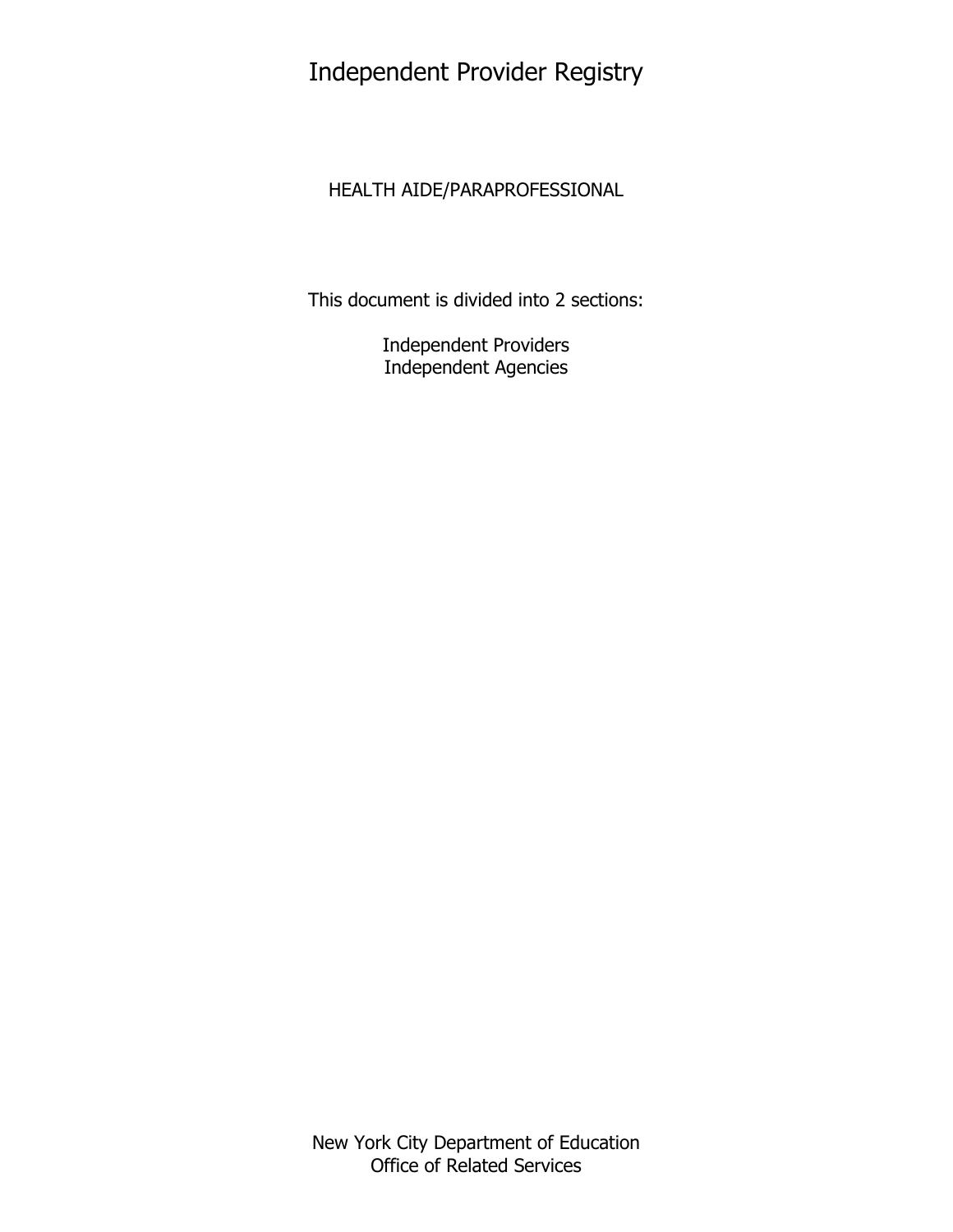ANJUMAN, NAHIDA New Listing Jamaica, NY 11435 88-18,150th Street, Work Site: All Boroughs/Districts Email ID: [amardesh1930@gmail.com](mailto:amardesh1930@gmail.com) 929-519-1284

BARMAN, SHIBANI NEW LISTING OF THE SERVE OF THE SERVE OF THE SERVE OF THE SERVE OF THE SERVE OF THE SERVE OF THE SERVE OF THE SERVE OF THE SERVE OF THE SERVE OF THE SERVE OF THE SERVE OF THE SERVE OF THE SERVE OF THE SERVE Jamaica, NY 11435 88-25 148 Street Work Site: All Boroughs/Districts Email ID: [shibani070303@gmail.com](mailto:shibani070303@gmail.com)  929-312-1937

CROOM, DAPHNEY<br>3009 3rd Ave Bronx, NY 10455 Work Site: All Boroughs/Districts Email ID: [daphnecroom@aol.com](mailto:daphnecroom@aol.com)  929-427-8340

EVANS, DAVID New York, NY 10039 700 Lenox Avenue Work Site: All Boroughs/Districts Email ID: [davidheywoodevans@gmail.com](mailto:davidheywoodevans@gmail.com)  646-729-0852

GEWIRTZ, TZVI Brooklyn, NY 11213 1083 Lincoln Place Work Site: All Boroughs/Districts Email ID: [tzvig14@gmail.com](mailto:tzvig14@gmail.com)  917-678-3052

 JULES COX, KEZIA New Listing Brooklyn, NY 11213 1024 Montgomery Street Work Site: All Boroughs/Districts Email ID: [kezia.jules@gmail.com](mailto:kezia.jules@gmail.com)  917-288-1643

KNOWLES, MARVEA Brooklyn, NY 11213 160 Albany avenue Work Site: All Boroughs/Districts Email ID: [marveaknowles@yahoo.com](mailto:marveaknowles@yahoo.com) 929-300-4702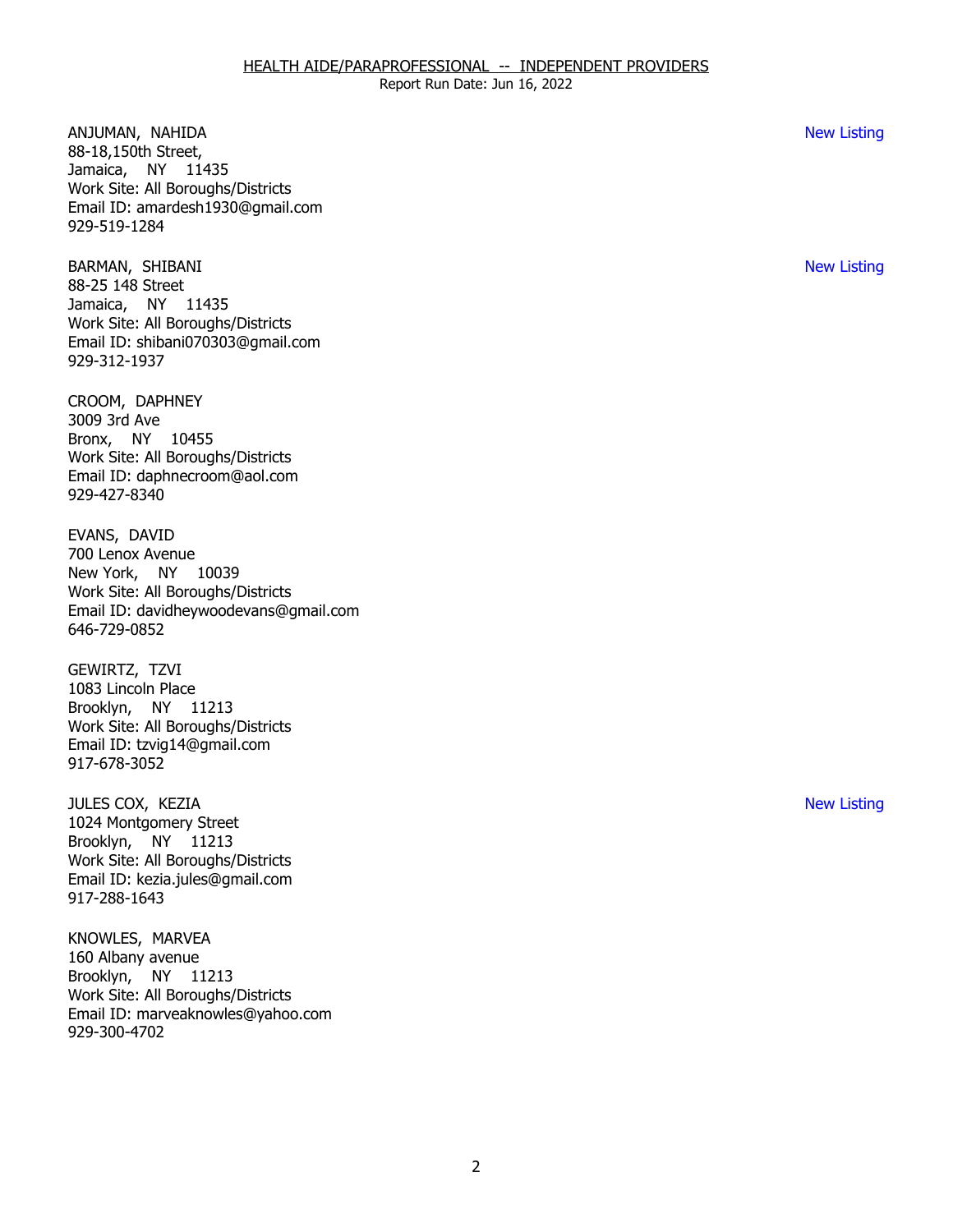Report Run Date: Jun 16, 2022

LEBOWITZ, SHIMSHON<br>3216 Avenue L Brooklyn, NY 11210 Work Site: All Boroughs/Districts Email ID: [shimshonlebo@gmail.com](mailto:shimshonlebo@gmail.com)  347-447-6780

NAHER, KAMRUN Jamaica, NY 11432 150-03 88th Avenue Work Site: All Boroughs/Districts Email ID: [knaher1976@gmail.com](mailto:knaher1976@gmail.com) 929-462-5878

RISPERS, DAVID<br>2460 7th ave New york, NY 10030 Work Site: All Boroughs/Districts Email ID: [drcelone@gmail.com](mailto:drcelone@gmail.com)  646-319-8349

VALERIO, JANITZ<br>88-55 180Street Jamaica, NY 11432 Work Site: All Boroughs/Districts Email ID: [janitzvalerio@gmail.com](mailto:janitzvalerio@gmail.com) 347-264-2253

New Listing

New Listing

New Listing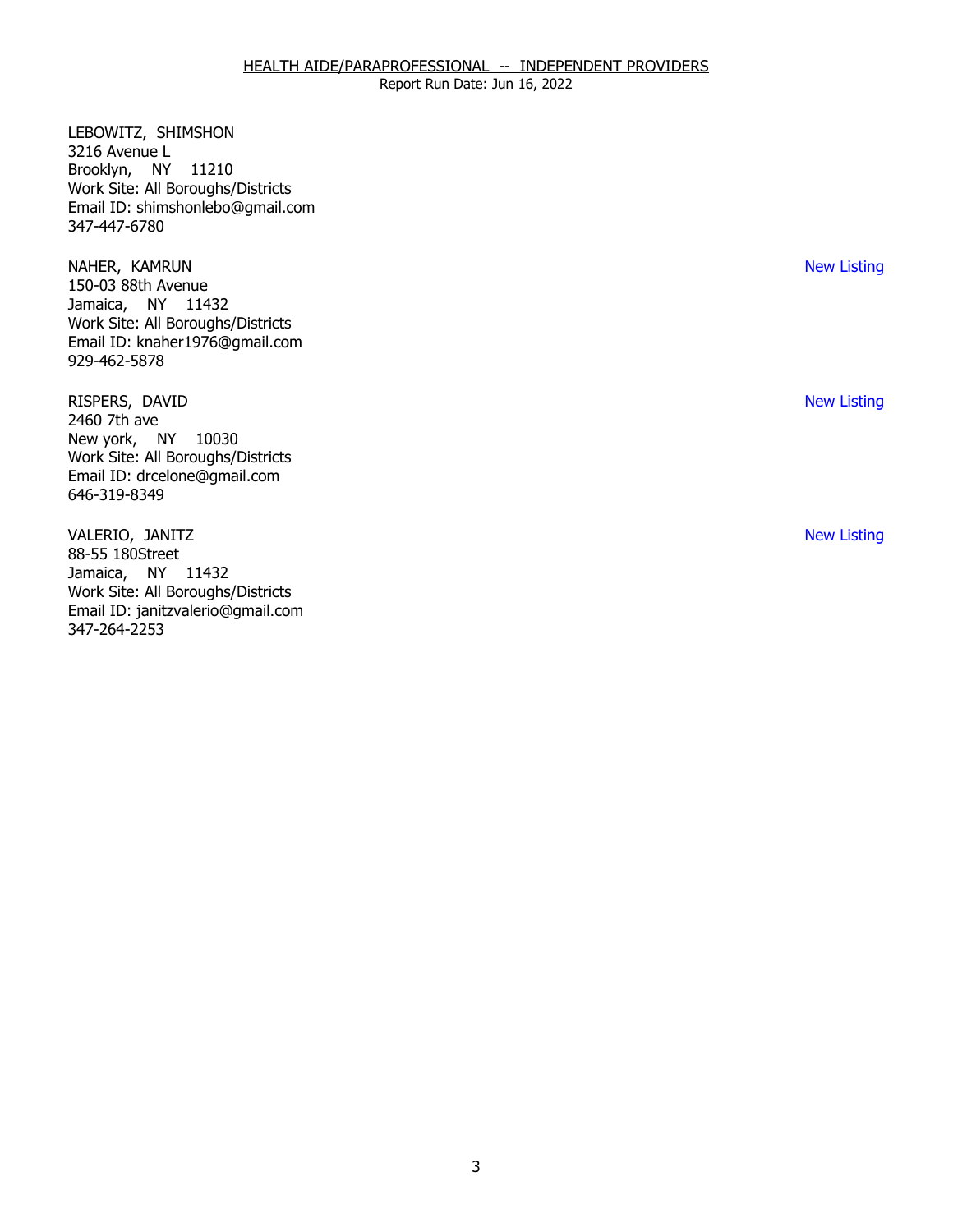Report Run Date: Jun 16, 2022

BROWN, DANIEL St. Albans, NY 11412 194-06 109th Ave Work Site: Bronx All Districts Email ID: [dbrown080686@gmail.com](mailto:dbrown080686@gmail.com) 646-281-3035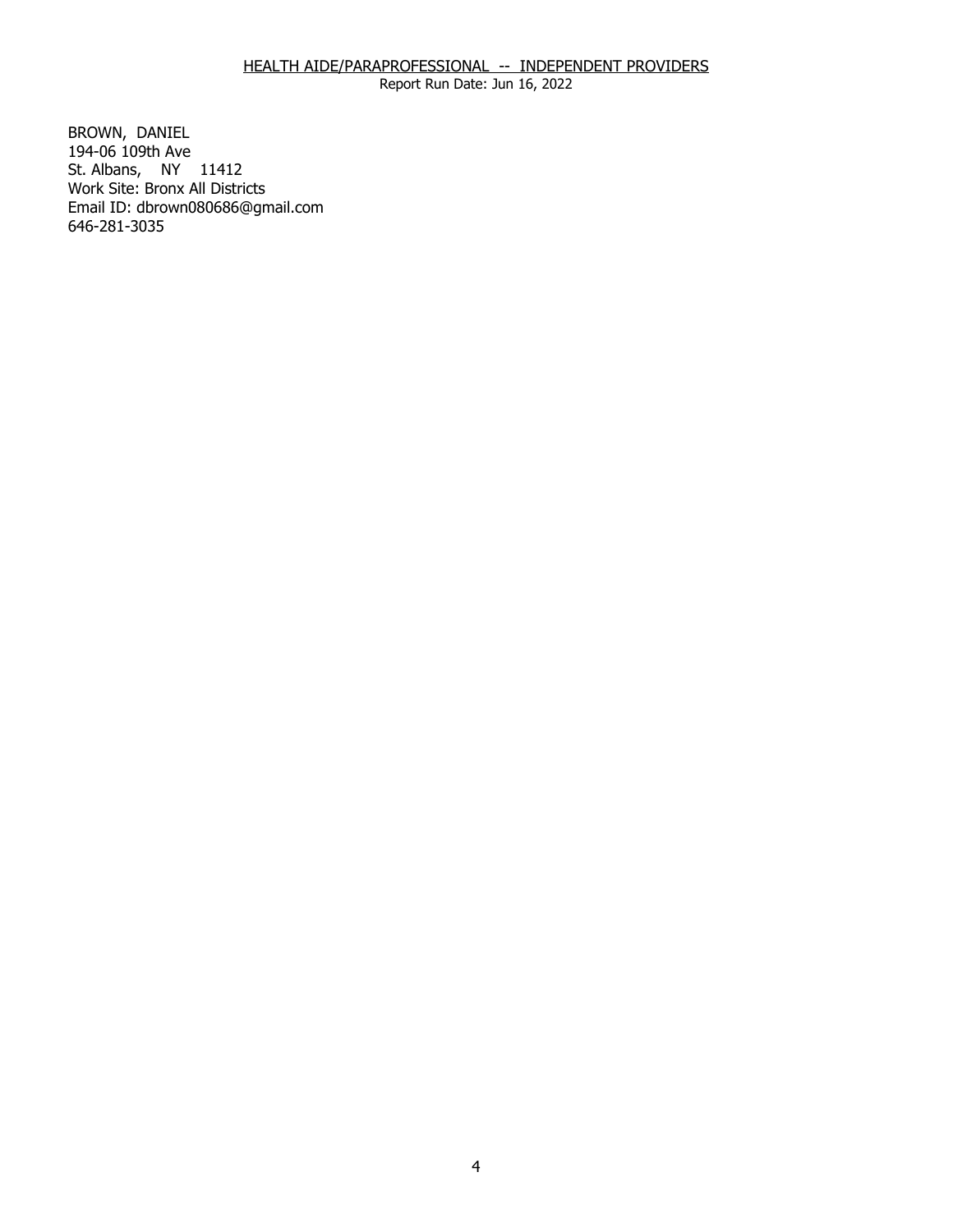Report Run Date: Jun 16, 2022

GREENWALD, CHANA<br>1227 44 Street Brooklyn, NY 11219 Work Site: Brooklyn All Districts Email ID: [chanygreenwald@gmail.com](mailto:chanygreenwald@gmail.com)  347-397-7932

LAUFER, HILLEL Brooklyn, NY 11203 613 East New York Ave Work Site: Brooklyn All Districts Email ID: [Havebitochon@gmail.com](mailto:Havebitochon@gmail.com) 347-828-0638

MILLER, SHIMON<br>1819 51st Street Brooklyn, NY 11204 Work Site: Brooklyn All Districts Email ID: [millershimmy@gmail.com](mailto:millershimmy@gmail.com) 718-916-9948

RICHARD, HENNY<br>67 Lawrence Avenue Brooklyn, NY 11230 Work Site: Brooklyn All Districts Email ID: [hennyrichar@gmail.com](mailto:hennyrichar@gmail.com) 929-630-0661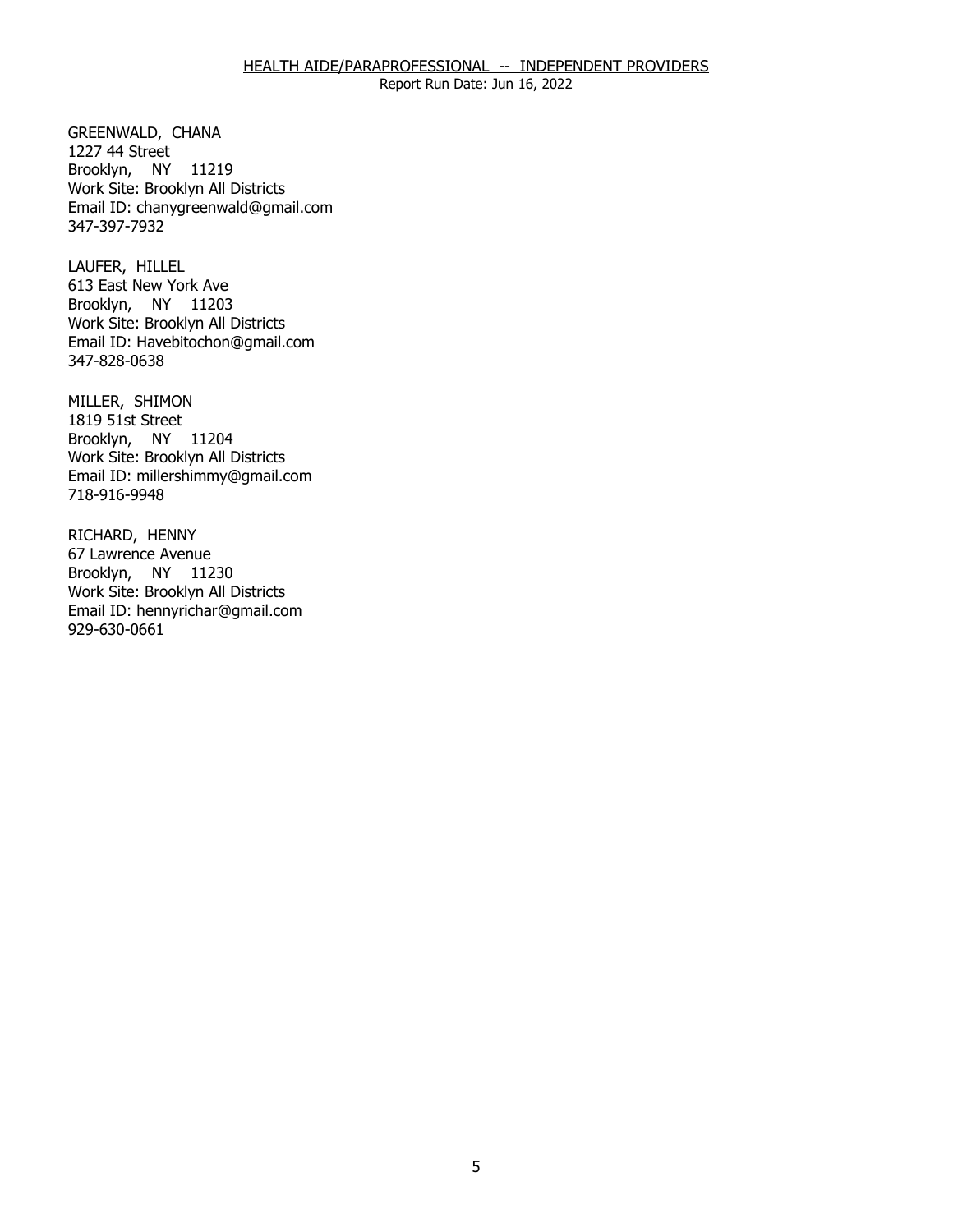Report Run Date: Jun 16, 2022

FENG, MINGZHU Staten Island, NY 10307 320 Sleight Avenue Work Site: Staten Island All Districts Email ID: [mzpearlfeng@gmail.com](mailto:mzpearlfeng@gmail.com)  646-626-1921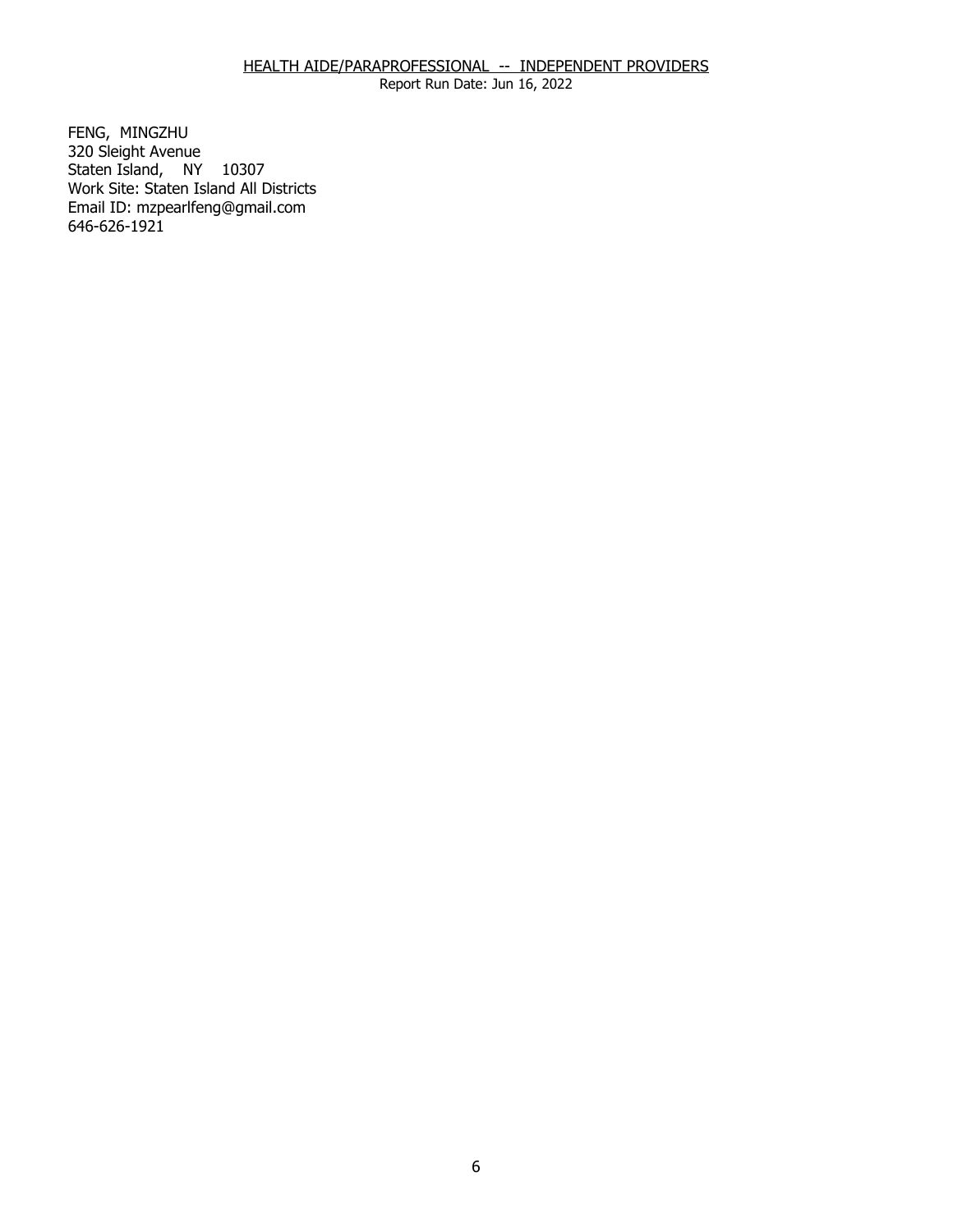Report Run Date: Jun 16, 2022

ACCREDITED AND ALLIED PRODUCTIVE<br>2028 EAST 67TH STREET<br>BROOKLYN, NY 11234 2028 EAST 67TH STREET BROOKLYN, NY 11234 Agency Email: [mshmueli@evaluationsrus.com](mailto:mshmueli@evaluationsrus.com)  6464097165 Work Site: All Boroughs HA

SALVEO HEALTHCARE SOLUTIONS, INC LARCHMONT, NY 10538 SALVEO HEALTHCARE SOLUTIONS, INC<br>1890 PALMER AVENUE, SUITE 302<br>LARCHMONT, NY 10538 Agency Email: [christiane@salveony.com](mailto:christiane@salveony.com) 914 222-9070 Work Site: All Boroughs HA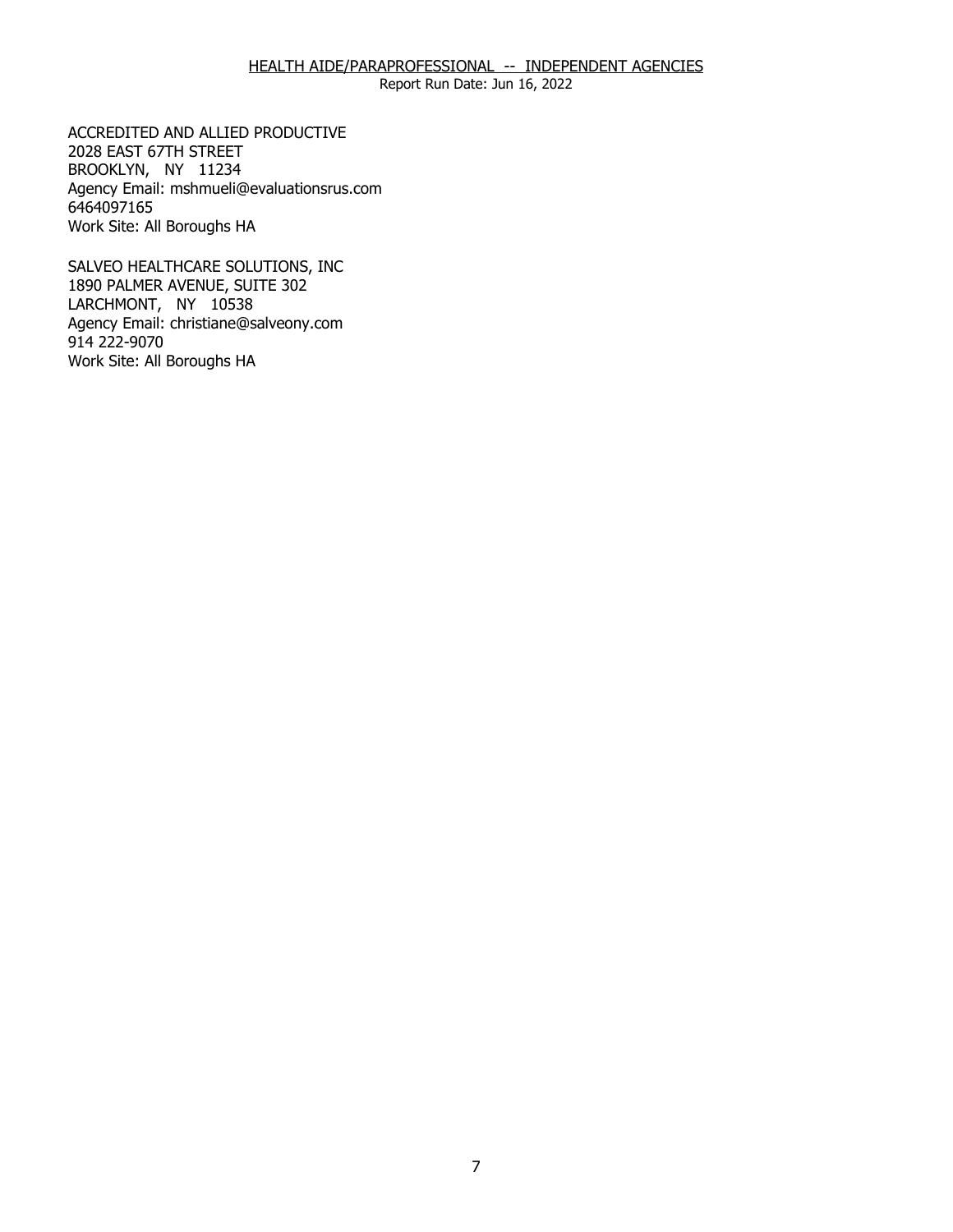NEW YORK, NY 10013 BETTER HELPERS, INC.<br>401 BROADWAY, SUITE 905<br>NEW YORK, NY 10013 Agency Email: [betterhelpers@verizon.net](mailto:betterhelpers@verizon.net) 212 431-8016 Work Site: Bronx HA

FEIGI TAUB HALBERSTAM AUDIOLOGY BROOKLYN, NY 11230 FEIGI TAUB HALBERSTAM AUDIOLOGY<br>1651 CONEY ISLAND AVENUE, 3RD FL<br>BROOKLYN, NY 11230 Agency Email: [Mselig@omnirehab.com](mailto:Mselig@omnirehab.com) 646 265-9204 Work Site: Bronx HA

NEW YORK, NY 100010000 FOREMOST HOMECARE, INC.<br>115 WEST 30TH STREET, #500A<br>NEW YORK, NY 100010000 Agency Email: [mark@foremosthomecare.com](mailto:mark@foremosthomecare.com)  212 564-3722 24 Work Site: Bronx HA

HORIZON HEALTH CARE STAFFING COR HICKSVILLE, NY 118014938 20 JERUSALEM AVENUE 3RD FL. 3rd Floor Agency Email: [marc@hhstaff.com](mailto:marc@hhstaff.com) 516 326-2020 Work Site: Bronx HA

LHK CONSULTING INC. 501 5TH AVENUE, #1204 LHK CONSULTING INC.<br>501 5TH AVENUE, #1204<br>NEW YORK, NY 10017 Agency Email: [czar.lhkconsulting@gmail.com](mailto:czar.lhkconsulting@gmail.com) 212 481-8678 Work Site: Bronx HA

OMEGA CARE SOLUTIONS LLC<br>655 EAST 242TH STREET<br>BRONX, NY 10470 655 EAST 242TH STREET BRONX, NY 10470 Agency Email: [omegacaresolutionsllc@gmail.com](mailto:omegacaresolutionsllc@gmail.com) 9176759939 Work Site: Bronx HA

SALVEO HEALTHCARE SOLUTIONS, INC<br>1890 PALMER AVENUE, SUITE 302<br>LARCHMONT, NY 10538 1890 PALMER AVENUE, SUITE 302 LARCHMONT, NY 10538 Agency Email: [christiane@salveony.com](mailto:christiane@salveony.com) 914 222-9070 Work Site: Bronx HA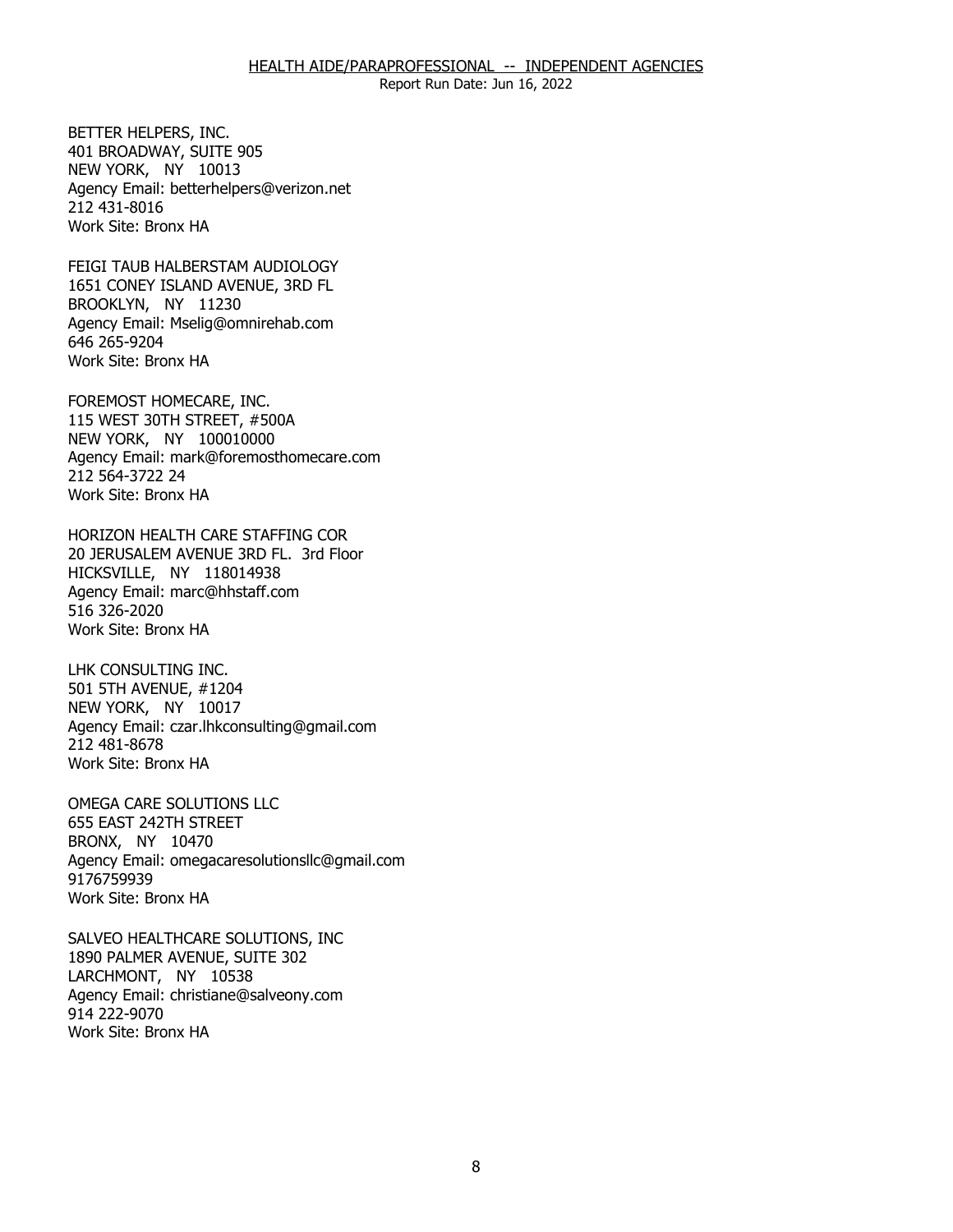Report Run Date: Jun 16, 2022

THE SARAH JANE BRAIN FOUNDATION<br>651 WEST 169TH STREET<br>NEW YORK, NY 10032 651 WEST 169TH STREET NEW YORK, NY 10032 Agency Email: [Courtney.ihopenyc@gmail.com](mailto:Courtney.ihopenyc@gmail.com)  212 576-1180 Work Site: Bronx HA

WINSTON STAFFING SERVICES, LLC NEW YORK, NY 10168 WINSTON STAFFING SERVICES, LLC<br>122 EAST 42ND ST. , SUITE 320<br>NEW YORK, NY 10168 Agency Email: [crampaul@winstonstaffing.com](mailto:crampaul@winstonstaffing.com) 212 557-5000 Work Site: Bronx HA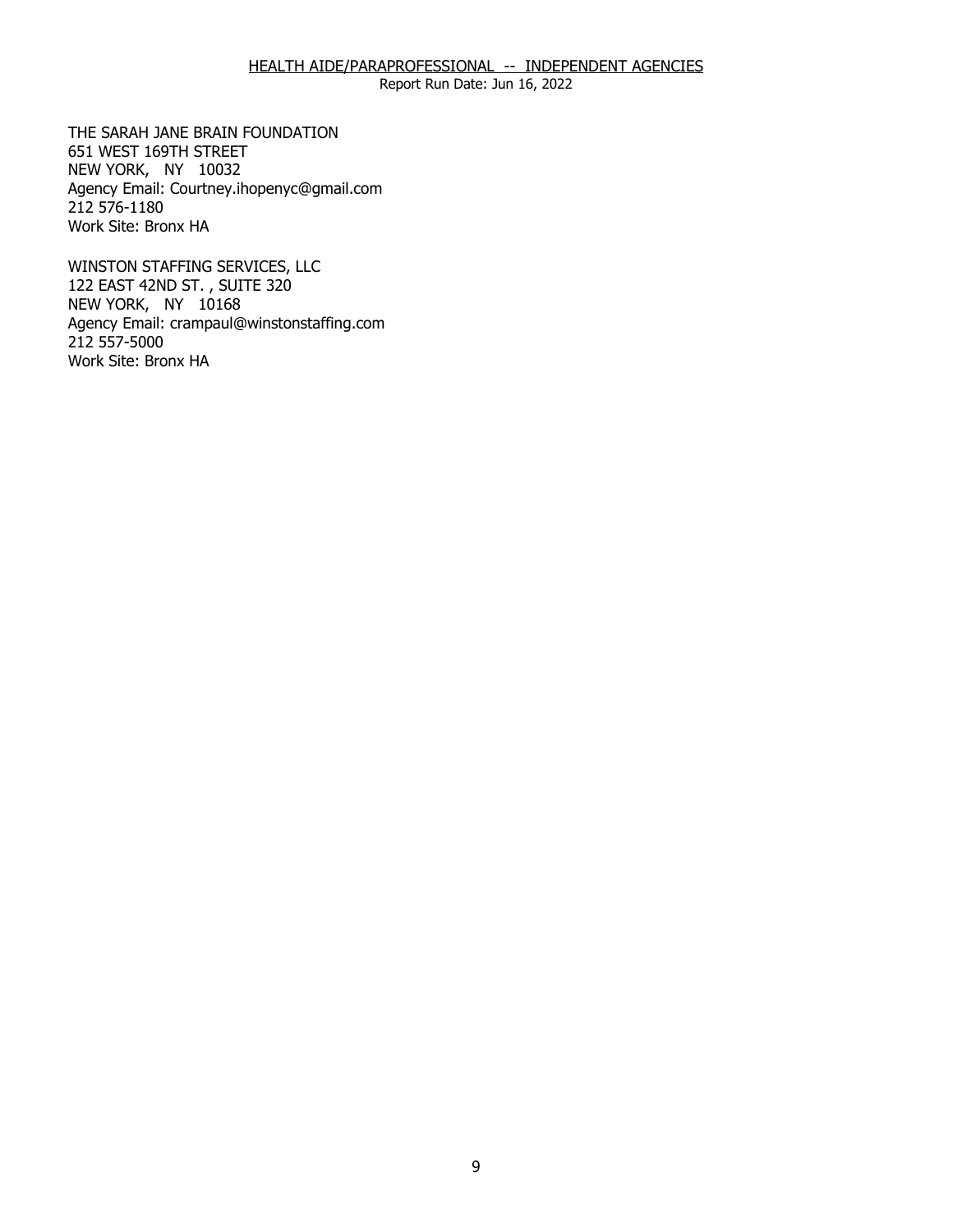Report Run Date: Jun 16, 2022

401 BROADWAY, SUITE 905 BETTER HELPERS, INC.<br>401 BROADWAY, SUITE 905<br>NEW YORK, NY 10013 Agency Email: [betterhelpers@verizon.net](mailto:betterhelpers@verizon.net) 212 431-8016 Work Site: Brooklyn HA

FEIGI TAUB HALBERSTAM AUDIOLOGY BROOKLYN, NY 11230 FEIGI TAUB HALBERSTAM AUDIOLOGY<br>1651 CONEY ISLAND AVENUE, 3RD FL<br>BROOKLYN, NY 11230 Agency Email: [Mselig@omnirehab.com](mailto:Mselig@omnirehab.com) 646 265-9204 Work Site: Brooklyn HA

NEW YORK, NY 100010000 FOREMOST HOMECARE, INC.<br>115 WEST 30TH STREET, #500A<br>NEW YORK, NY 100010000 Agency Email: [mark@foremosthomecare.com](mailto:mark@foremosthomecare.com)  212 564-3722 24 Work Site: Brooklyn HA

501 5TH AVENUE, #1204 LHK CONSULTING INC.<br>501 5TH AVENUE, #1204<br>NEW YORK, NY 10017 Agency Email: [czar.lhkconsulting@gmail.com](mailto:czar.lhkconsulting@gmail.com) 212 481-8678 Work Site: Brooklyn HA

LITTLE APPLE SERVICES LLC BROOKLYN, NY 11219 LITTLE APPLE SERVICES LLC<br>1303 53RD STREET SUITE 108<br>BROOKLYN, NY 11219 Agency Email: [moisheusa@yahoo.com](mailto:moisheusa@yahoo.com) 718 635-3300 Work Site: Brooklyn HA

OMEGA CARE SOLUTIONS LLC<br>655 EAST 242TH STREET<br>BRONX, NY 10470 655 EAST 242TH STREET BRONX, NY 10470 Agency Email: [omegacaresolutionsllc@gmail.com](mailto:omegacaresolutionsllc@gmail.com) 9176759939 Work Site: Brooklyn HA

SALVEO HEALTHCARE SOLUTIONS, INC<br>1890 PALMER AVENUE, SUITE 302<br>LARCHMONT, NY 10538 1890 PALMER AVENUE, SUITE 302 LARCHMONT, NY 10538 Agency Email: [christiane@salveony.com](mailto:christiane@salveony.com) 914 222-9070 Work Site: Brooklyn HA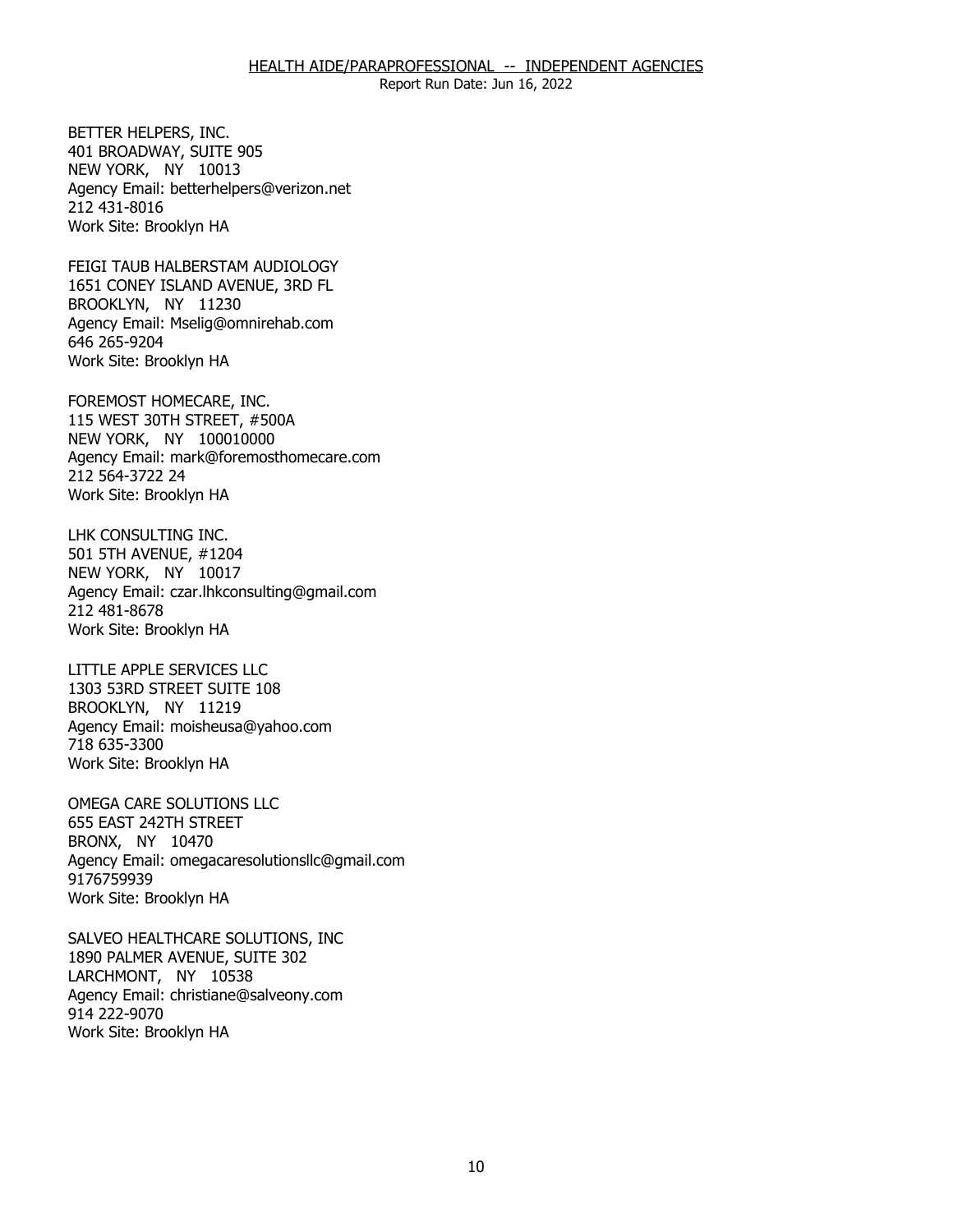STRIVRIGHT, INC 3623 AVENUE L STRIVRIGHT, INC<br>3623 AVENUE L<br>BROOKLYN, NY 11210 Agency Email: [rlazar@strivright.org](mailto:rlazar@strivright.org) 718 677-4869 Work Site: Brooklyn HA

THE SARAH JANE BRAIN FOUNDATION<br>651 WEST 169TH STREET<br>NEW YORK, NY 10032 651 WEST 169TH STREET NEW YORK, NY 10032 Agency Email: [Courtney.ihopenyc@gmail.com](mailto:Courtney.ihopenyc@gmail.com)  212 576-1180 Work Site: Brooklyn HA

WINSTON STAFFING SERVICES, LLC NEW YORK, NY 10168 WINSTON STAFFING SERVICES, LLC<br>122 EAST 42ND ST. , SUITE 320<br>NEW YORK, NY 10168 Agency Email: [crampaul@winstonstaffing.com](mailto:crampaul@winstonstaffing.com) 212 557-5000 Work Site: Brooklyn HA

YELED V'YALDA 1312 38TH STREET YELED V'YALDA<br>1312 38TH STREET<br>BROOKLYN, NY 11218 Agency Email: [LDrukier@yeled.org](mailto:LDrukier@yeled.org) 718 656-3700 Work Site: Brooklyn HA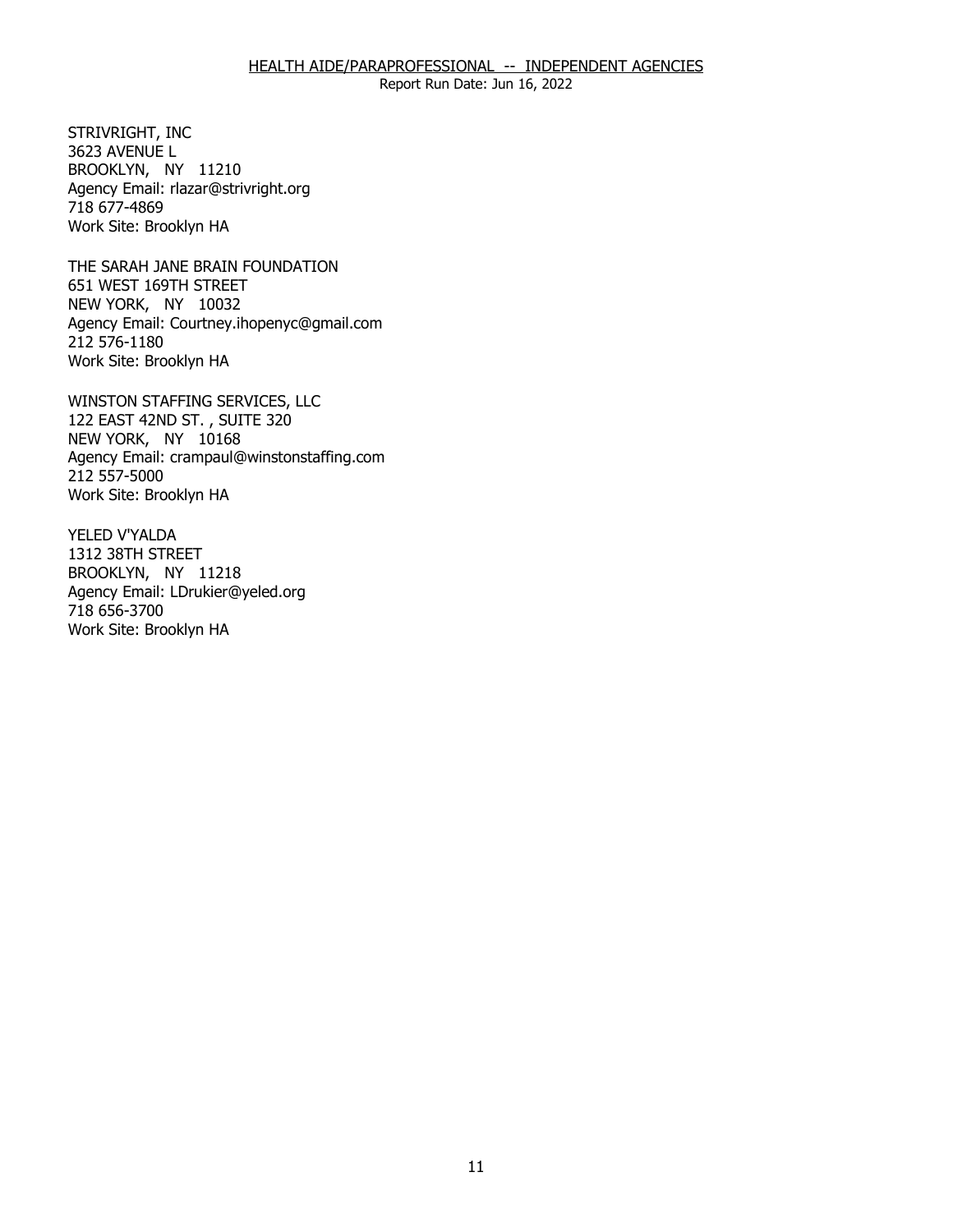401 BROADWAY, SUITE 905 BETTER HELPERS, INC.<br>401 BROADWAY, SUITE 905<br>NEW YORK, NY 10013 Agency Email: [betterhelpers@verizon.net](mailto:betterhelpers@verizon.net) 212 431-8016 Work Site: Manhattan HA

FEIGI TAUB HALBERSTAM AUDIOLOGY BROOKLYN, NY 11230 FEIGI TAUB HALBERSTAM AUDIOLOGY<br>1651 CONEY ISLAND AVENUE, 3RD FL<br>BROOKLYN, NY 11230 Agency Email: [Mselig@omnirehab.com](mailto:Mselig@omnirehab.com) 646 265-9204 Work Site: Manhattan HA

FOREMOST HOMECARE, INC. NEW YORK, NY 100010000 FOREMOST HOMECARE, INC.<br>115 WEST 30TH STREET, #500A<br>NEW YORK, NY 100010000 Agency Email: [mark@foremosthomecare.com](mailto:mark@foremosthomecare.com)  212 564-3722 24 Work Site: Manhattan HA

HORIZON HEALTH CARE STAFFING COR HICKSVILLE, NY 118014938 20 JERUSALEM AVENUE 3RD FL. 3rd Floor Agency Email: [marc@hhstaff.com](mailto:marc@hhstaff.com) 516 326-2020 Work Site: Manhattan HA

LHK CONSULTING INC. 501 5TH AVENUE, #1204 LHK CONSULTING INC.<br>501 5TH AVENUE, #1204<br>NEW YORK, NY 10017 Agency Email: [czar.lhkconsulting@gmail.com](mailto:czar.lhkconsulting@gmail.com) 212 481-8678 Work Site: Manhattan HA

OMEGA CARE SOLUTIONS LLC<br>655 EAST 242TH STREET<br>BRONX, NY 10470 655 EAST 242TH STREET BRONX, NY 10470 Agency Email: [omegacaresolutionsllc@gmail.com](mailto:omegacaresolutionsllc@gmail.com) 9176759939 Work Site: Manhattan HA

SALVEO HEALTHCARE SOLUTIONS, INC<br>1890 PALMER AVENUE, SUITE 302<br>LARCHMONT, NY 10538 1890 PALMER AVENUE, SUITE 302 LARCHMONT, NY 10538 Agency Email: [christiane@salveony.com](mailto:christiane@salveony.com) 914 222-9070 Work Site: Manhattan HA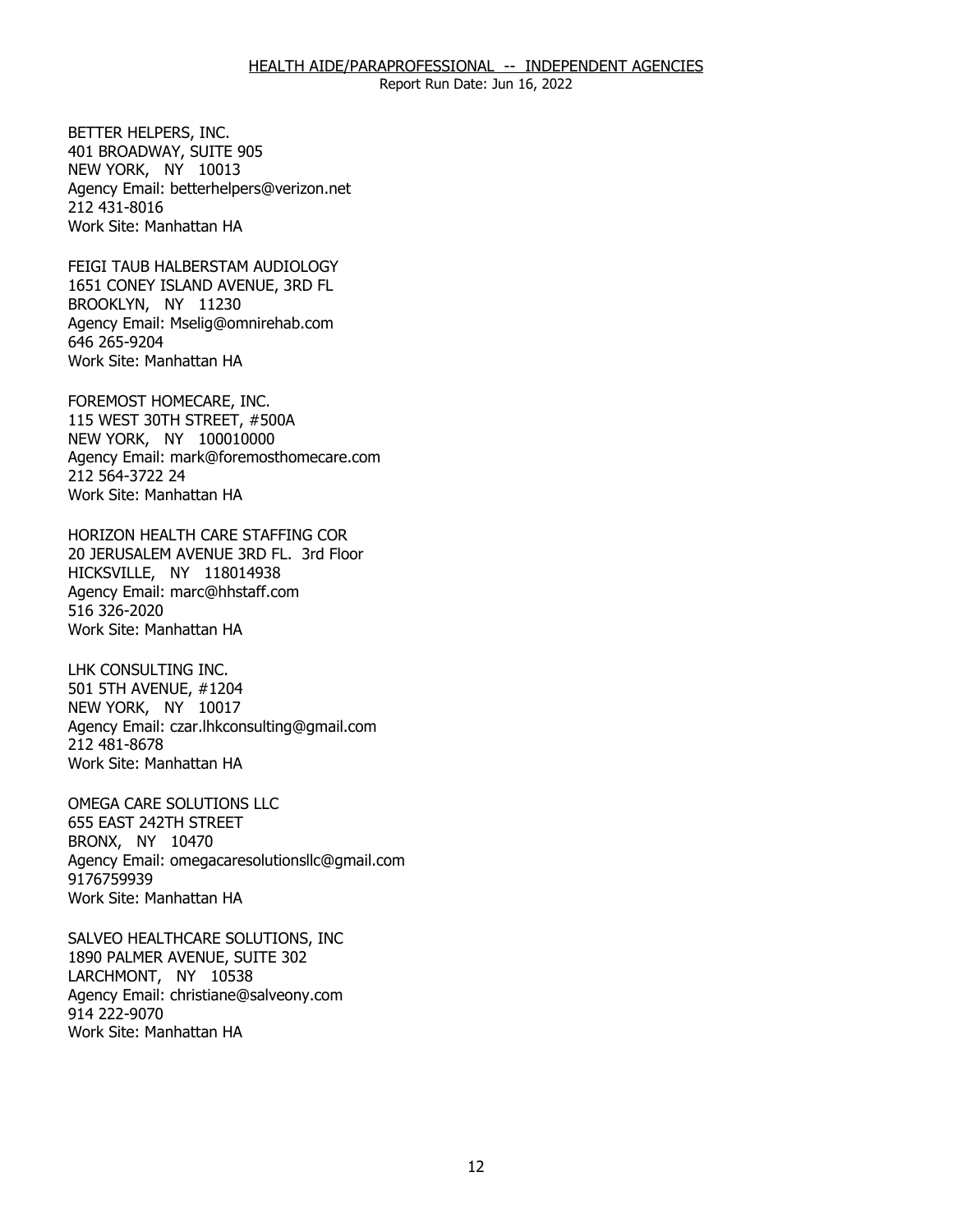STRIVRIGHT, INC 3623 AVENUE L STRIVRIGHT, INC<br>3623 AVENUE L<br>BROOKLYN, NY 11210 Agency Email: [rlazar@strivright.org](mailto:rlazar@strivright.org) 718 677-4869 Work Site: Manhattan HA

THE SARAH JANE BRAIN FOUNDATION<br>651 WEST 169TH STREET<br>NEW YORK, NY 10032 651 WEST 169TH STREET NEW YORK, NY 10032 Agency Email: [Courtney.ihopenyc@gmail.com](mailto:Courtney.ihopenyc@gmail.com)  212 576-1180 Work Site: Manhattan HA

WINSTON STAFFING SERVICES, LLC NEW YORK, NY 10168 WINSTON STAFFING SERVICES, LLC<br>122 EAST 42ND ST. , SUITE 320<br>NEW YORK, NY 10168 Agency Email: [crampaul@winstonstaffing.com](mailto:crampaul@winstonstaffing.com) 212 557-5000 Work Site: Manhattan HA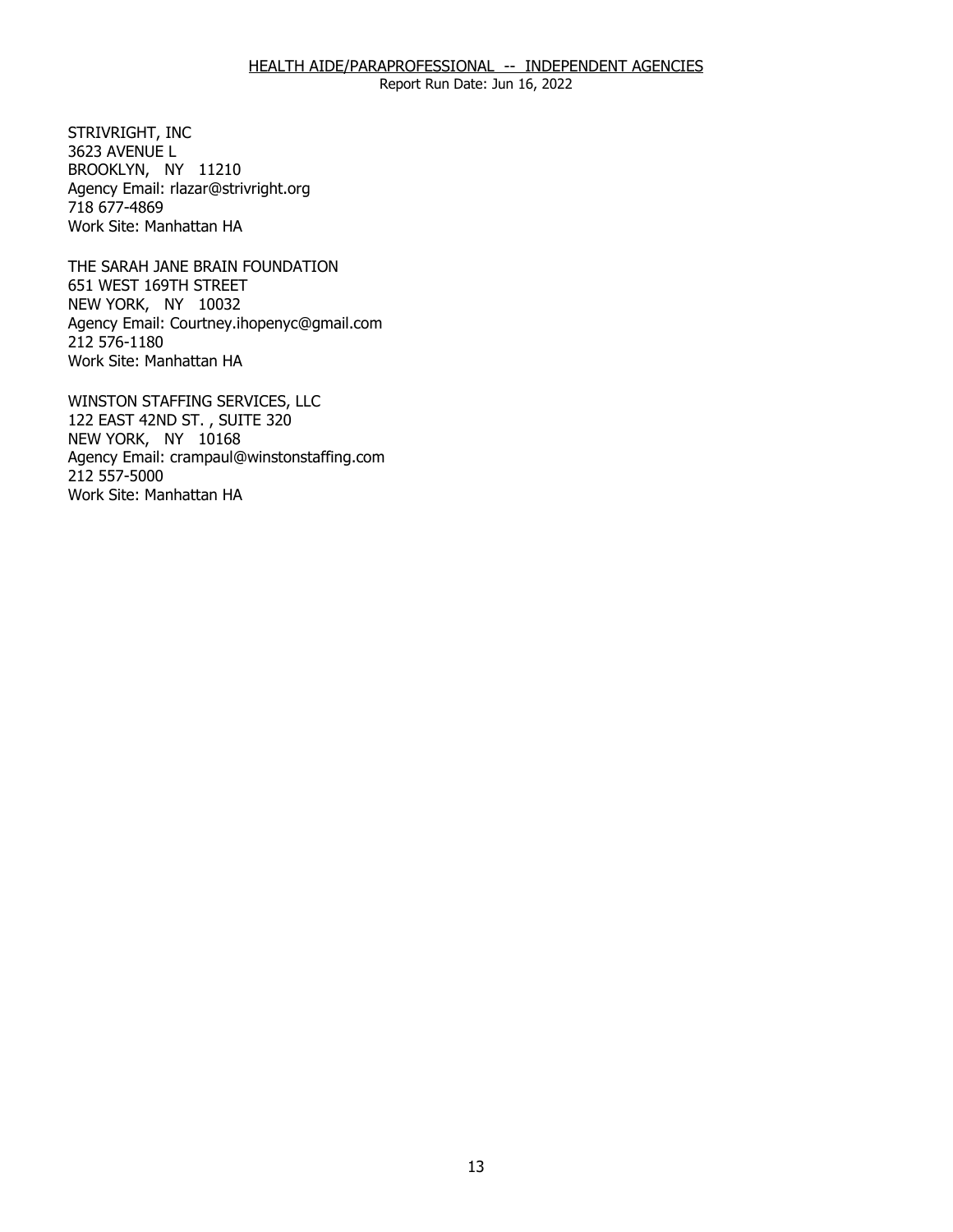NEW YORK, NY 10013 BETTER HELPERS, INC.<br>401 BROADWAY, SUITE 905<br>NEW YORK, NY 10013 Agency Email: [betterhelpers@verizon.net](mailto:betterhelpers@verizon.net) 212 431-8016 Work Site: Queens HA

FEIGI TAUB HALBERSTAM AUDIOLOGY BROOKLYN, NY 11230 FEIGI TAUB HALBERSTAM AUDIOLOGY<br>1651 CONEY ISLAND AVENUE, 3RD FL<br>BROOKLYN, NY 11230 Agency Email: [Mselig@omnirehab.com](mailto:Mselig@omnirehab.com) 646 265-9204 Work Site: Queens HA

NEW YORK, NY 100010000 FOREMOST HOMECARE, INC.<br>115 WEST 30TH STREET, #500A<br>NEW YORK, NY 100010000 Agency Email: [mark@foremosthomecare.com](mailto:mark@foremosthomecare.com)  212 564-3722 24 Work Site: Queens HA

HORIZON HEALTH CARE STAFFING COR HICKSVILLE, NY 118014938 20 JERUSALEM AVENUE 3RD FL. 3rd Floor Agency Email: [marc@hhstaff.com](mailto:marc@hhstaff.com) 516 326-2020 Work Site: Queens HA

LHK CONSULTING INC. NEW YORK, NY 10017 LHK CONSULTING INC.<br>501 5TH AVENUE, #1204<br>NEW YORK, NY 10017 Agency Email: [czar.lhkconsulting@gmail.com](mailto:czar.lhkconsulting@gmail.com) 212 481-8678 Work Site: Queens HA

SALVEO HEALTHCARE SOLUTIONS, INC LARCHMONT, NY 10538 SALVEO HEALTHCARE SOLUTIONS, INC<br>1890 PALMER AVENUE, SUITE 302<br>LARCHMONT, NY 10538 Agency Email: [christiane@salveony.com](mailto:christiane@salveony.com) 914 222-9070 Work Site: Queens HA

STRIVRIGHT, INC 3623 AVENUE L STRIVRIGHT, INC<br>3623 AVENUE L<br>BROOKLYN, NY 11210 Agency Email: [rlazar@strivright.org](mailto:rlazar@strivright.org) 718 677-4869 Work Site: Queens HA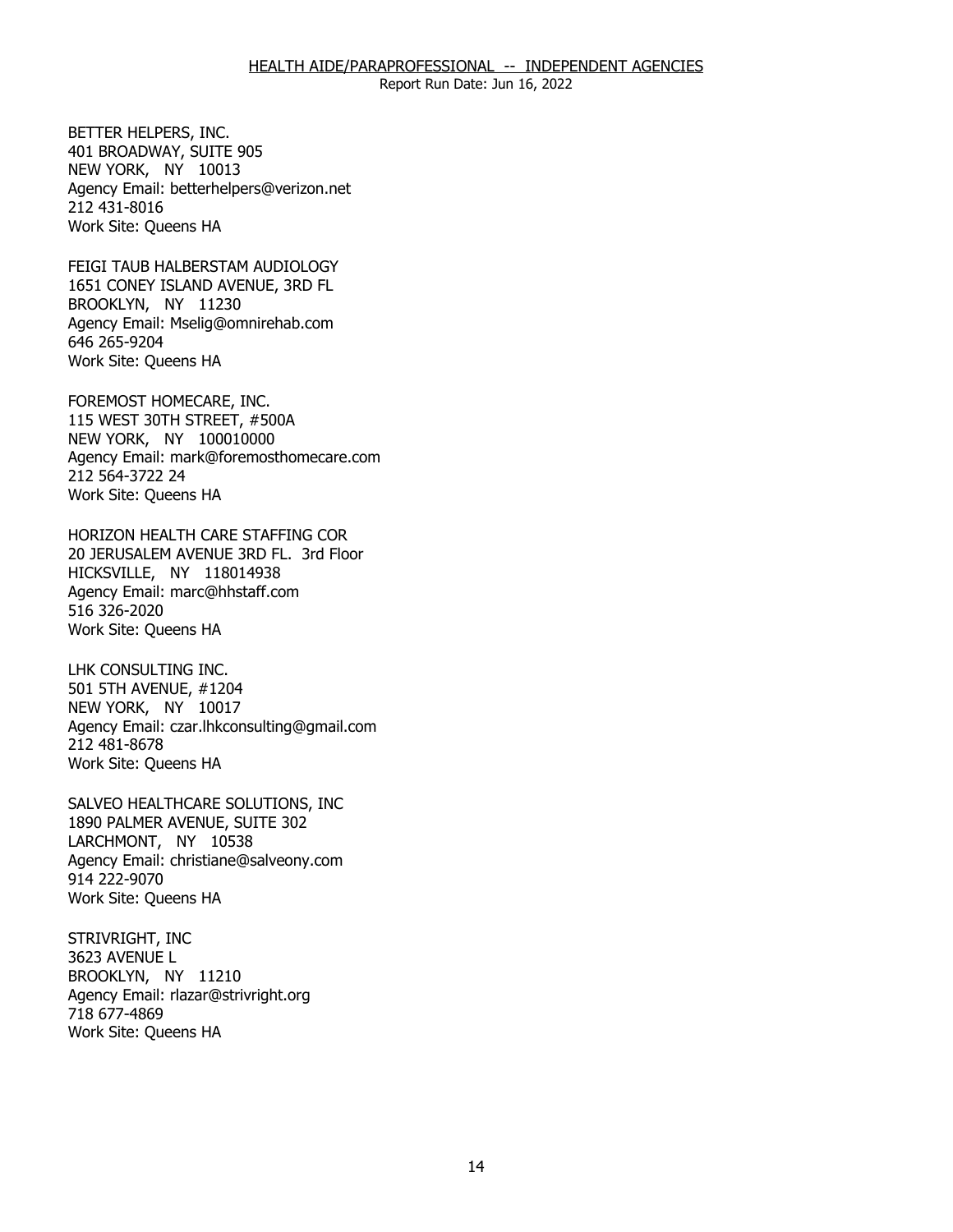Report Run Date: Jun 16, 2022

THE SARAH JANE BRAIN FOUNDATION 651 WEST 169TH STREET THE SARAH JANE BRAIN FOUNDATION<br>651 WEST 169TH STREET<br>NEW YORK, NY 10032 Agency Email: [Courtney.ihopenyc@gmail.com](mailto:Courtney.ihopenyc@gmail.com)  212 576-1180 Work Site: Queens HA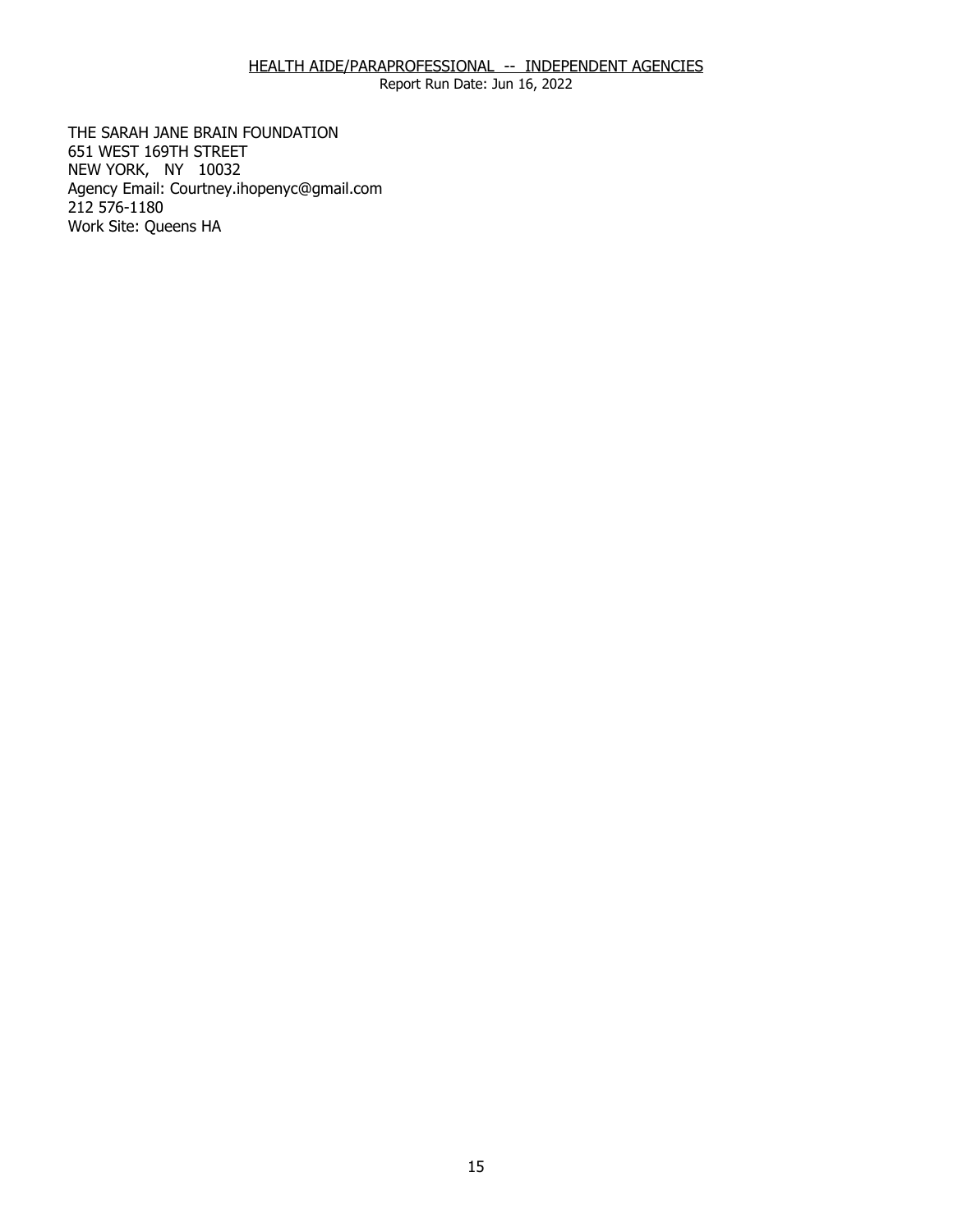BETTER HELPERS, INC. 401 BROADWAY, SUITE 905 BETTER HELPERS, INC.<br>401 BROADWAY, SUITE 905<br>NEW YORK, NY 10013 Agency Email: [betterhelpers@verizon.net](mailto:betterhelpers@verizon.net) 212 431-8016 Work Site: Staten Island HA

FEIGI TAUB HALBERSTAM AUDIOLOGY BROOKLYN, NY 11230 FEIGI TAUB HALBERSTAM AUDIOLOGY<br>1651 CONEY ISLAND AVENUE, 3RD FL<br>BROOKLYN, NY 11230 Agency Email: [Mselig@omnirehab.com](mailto:Mselig@omnirehab.com) 646 265-9204 Work Site: Staten Island HA

FOREMOST HOMECARE, INC. NEW YORK, NY 100010000 FOREMOST HOMECARE, INC.<br>115 WEST 30TH STREET, #500A<br>NEW YORK, NY 100010000 Agency Email: [mark@foremosthomecare.com](mailto:mark@foremosthomecare.com)  212 564-3722 24 Work Site: Staten Island HA

HORIZON HEALTH CARE STAFFING COR HICKSVILLE, NY 118014938 20 JERUSALEM AVENUE 3RD FL. 3rd Floor Agency Email: [marc@hhstaff.com](mailto:marc@hhstaff.com) 516 326-2020 Work Site: Staten Island HA

LHK CONSULTING INC. 501 5TH AVENUE, #1204 LHK CONSULTING INC.<br>501 5TH AVENUE, #1204<br>NEW YORK, NY 10017 Agency Email: [czar.lhkconsulting@gmail.com](mailto:czar.lhkconsulting@gmail.com) 212 481-8678 Work Site: Staten Island HA

SALVEO HEALTHCARE SOLUTIONS, INC LARCHMONT, NY 10538 SALVEO HEALTHCARE SOLUTIONS, INC<br>1890 PALMER AVENUE, SUITE 302<br>LARCHMONT, NY 10538 Agency Email: [christiane@salveony.com](mailto:christiane@salveony.com) 914 222-9070 Work Site: Staten Island HA

STRIVRIGHT, INC 3623 AVENUE L STRIVRIGHT, INC<br>3623 AVENUE L<br>BROOKLYN, NY 11210 Agency Email: [rlazar@strivright.org](mailto:rlazar@strivright.org) 718 677-4869 Work Site: Staten Island HA